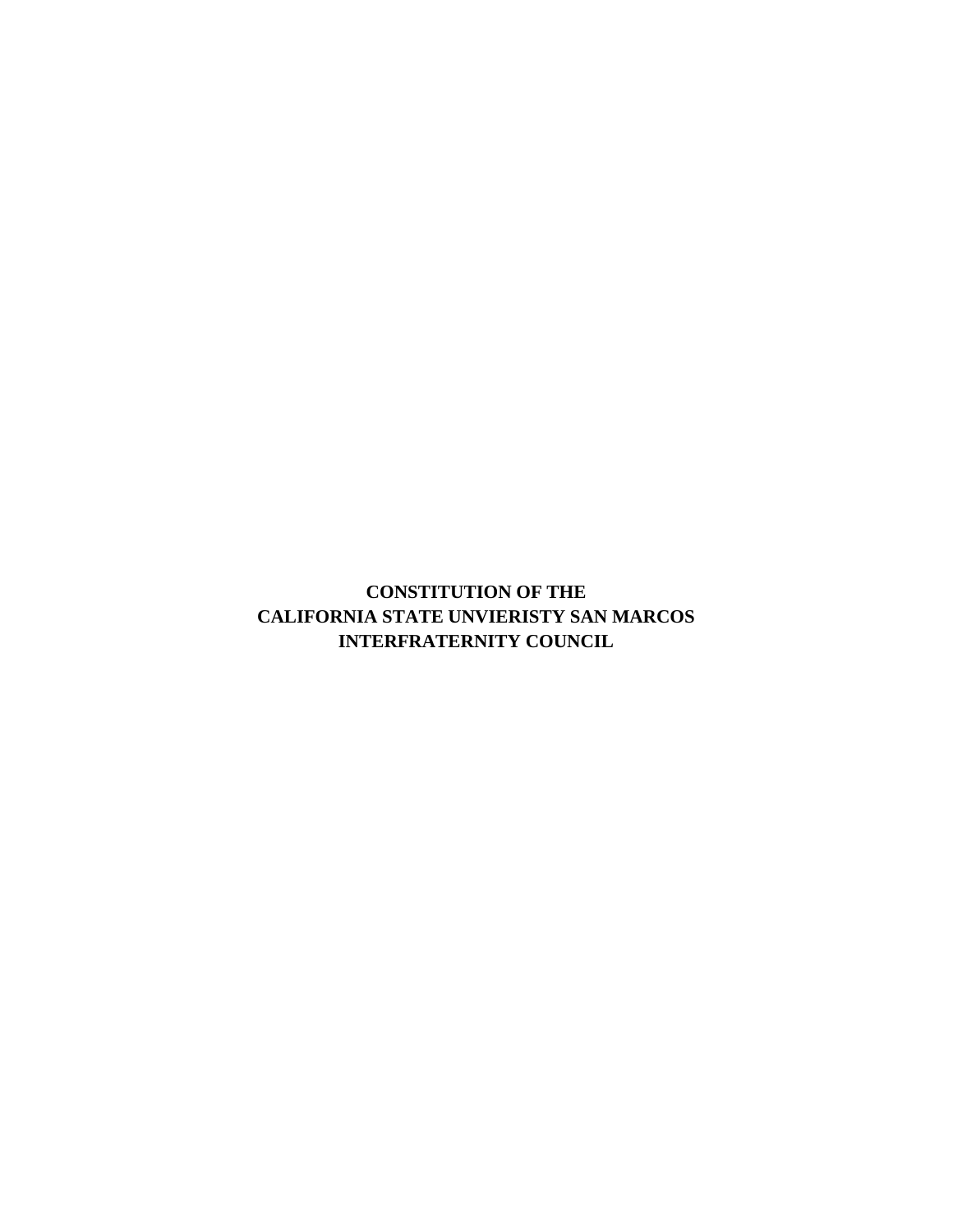#### **PREAMBLE:**

#### **ARTICLE I. NAME**

The official name of this organization shall be "*The California State University San Marcos Interfraternity Council"* and shall be abbreviated and hereafter referred to as IFC.

#### **ARTICLE II: PURPOSE**

The purpose of the Interfraternity shall be:

- A. To promote and maintain strong and well-respected environment for fraternities at Cal State San Marcos;
- B. Act as the representative student driven government for all IFC member fraternities;
- C. To serve as a student organization recognized by Cal State San Marcos;
- D. To provide a Judicial Board to adjudicate matters involving violations of Cal State San Marcos rules and/or the Constitution and Bylaws of this Interfraternity Council;
- E. Schedule, organize, promote, and regulate recruitment and new member activities for all IFC member fraternities;
- F. Promote healthy inter-fraternal competitions in scholarship, philanthropic, athletics, and other activities;
- G. Cooperate with the University, campus, and local community organization on matters of common interest;
- H. Provide educational opportunities and informational services they will aid member fraternities or the Greek community;
- I. Represent the sentiments and concerns of the entire IFC community to the University Administration;
- J. Promote Greek life by informing the university, non-Greek, and the surrounding community of the merits and accomplishments of the Interfraternity Council.

#### **ARTICLE III: SCOPE OF AUTHORITY**

- A. The scope of authority for the IFC shall be legislative, administrative, judicial, and advisory. Additionally, this Constitution shall grant the Council the authority to regulate all matter of Interfraternity interest, except those that are institutional policy, to which the IFC is free to make recommendations to the University. Authority for IFC is derived through recognition granted by the University through the office of Student Life & Leadership.
- B. This IFC is the coordinating and governing body for men's Greek letter, social fraternities recognized at Cal State San Marcos. National Interfraternity Conference (NIC) fraternities seeking recognition by the University will also seek recognition by the IFC. Recognition will not be given by the IFC unless approval of the University is given.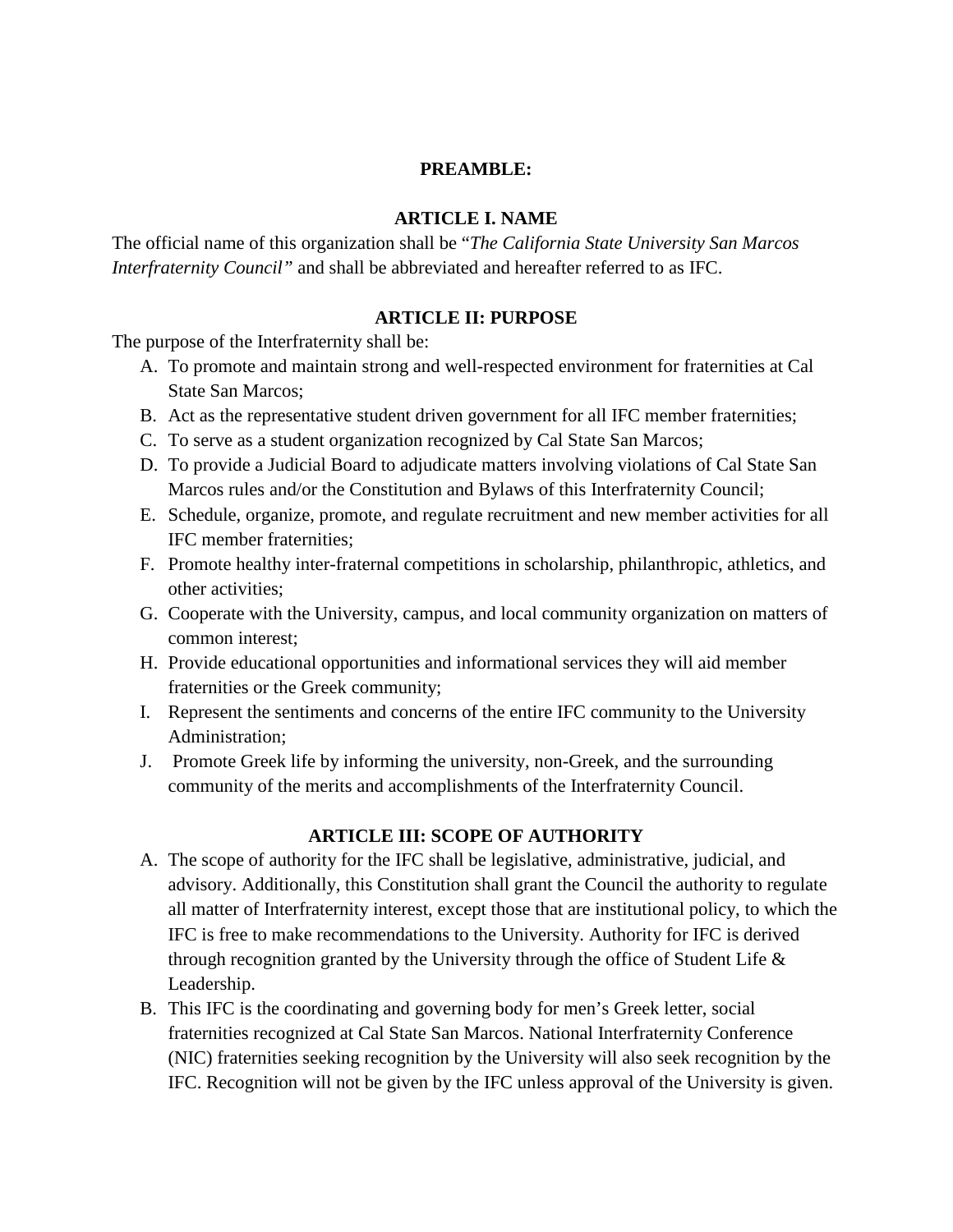IFC maintains the right to choose to not grant recognition even if the University has done so.

- C. Any state or local laws, and/or any Cal State San Marcos regulations that conflict with any article of this Constitution shall take precedence.
- D. The IFC shall manifest its judicial authority, through the IFC Judicial Board on any matters that no require individual/organizational conduct due to breaking student code of conduct.

### **ARTICLE IV: MEMBERSHIP**

- A. Membership Limitation:
	- I. All members are matriculated, currently enrolled students at California State University San Marcos.
	- II. Membership in the organization will not be denied to anyone on the basis of gender, race, color, national origin, disability, age, ethnicity, religion, sexual orientation, pregnancy, marital status, citizenship or veteran's status, except as sanctioned by the law (California Administrative Code, Title 5, Section 41500, Education Amendments of 1972, Title IX).
- B. Requirement to Become an IFC Member
	- I. Must be recognized by the University as a student organization and be in good standing with the University.
	- II. Must have been selected by the IFC through the invitation process of expansion or must have been voted in through the special interest group process.
	- III. Both chartered chapters and colony chapter are eligible for membership if they have met requirements I-II.
- C. Privileges of an IFC Member
	- I. Have all privileges and rights under this Constitution and Bylaws, limited by actions of the Judicial Board or the University.
	- II. Receive coverage on a par with any IFC member in all IFC publication that list or describe IFC members.
	- III. Be given the options to participate in all IFC sports/intramural tournaments
	- IV. Be able to vote at meeting of the Presidents' Council.
	- V. Be allowed to have its members, as they are eligible, run for elective and appointive offices in the IFC.
- D. Duties of an IFC Member
	- I. Pay all dues and fees owed to IFC.
	- II. Abide by this Constitution and Bylaws and all regulation adopted by the Presidents' Council.
	- III. Cooperate in any proceeding of the Judicial Board with which it may be involved and bide by all Judicial Board ruling affecting it.
	- IV. Cooperate with all administrative actions of the IFC Executive Board.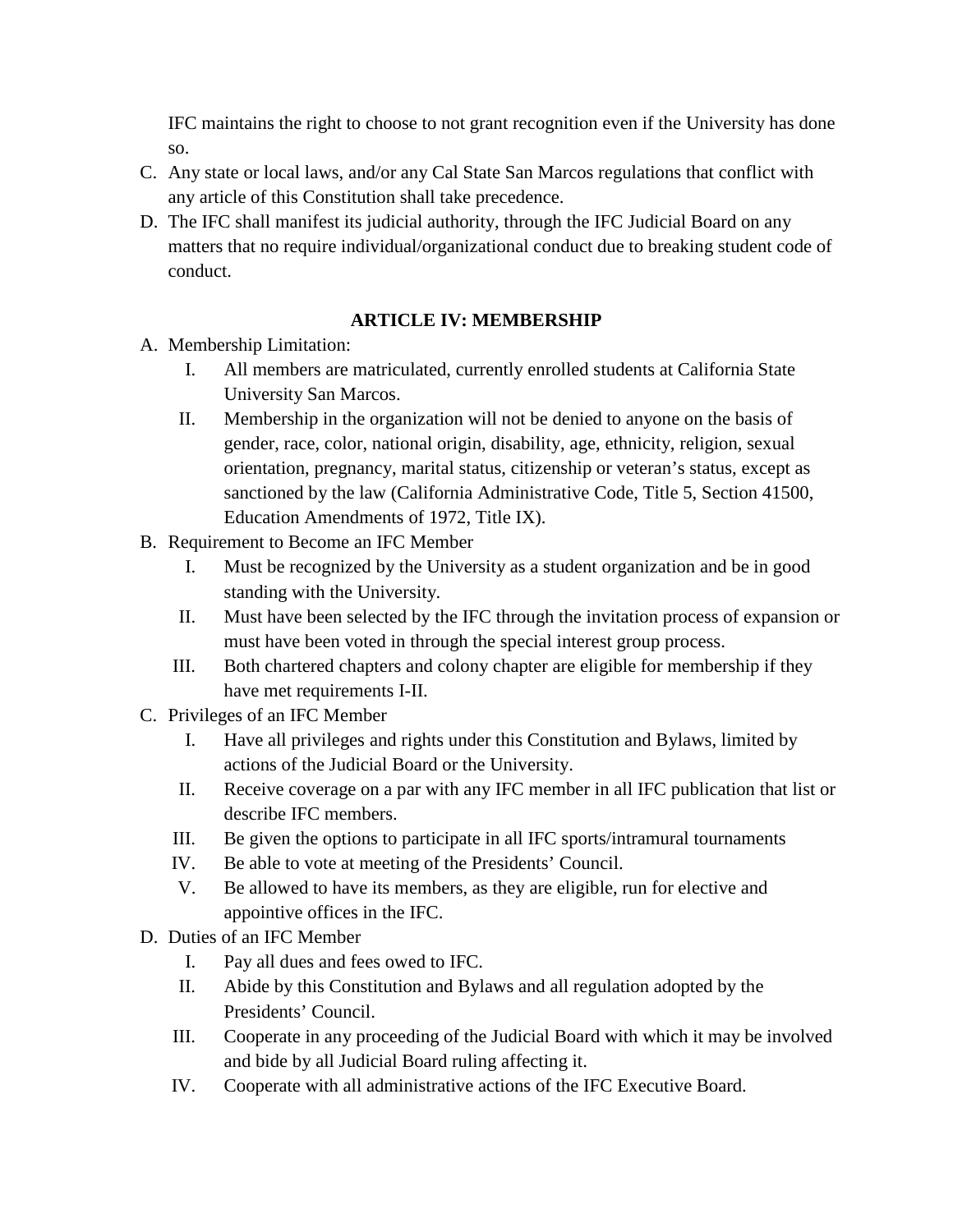- V. File with Student Life & Leadership the names of each new member, and update the new member's status when there is a change in status.
- VI. Maintain an updated file of grade release forms with the office of Student Life & Leadership.
- VII. Maintain at least a 2.50 GPA every cumulative.
- VIII. Abide by all University regulations and policies.

## **ARTICLE V: ADMINISTRATIVE BODY**

- A. The administration body of the organization shall be called the Executive Board and shall be responsible for overseeing all duties and operations of the IFC.
- B. The Executive Board shall be elected and include:
	- I. President
	- II. Vice President of Finance
	- III. Vice President of Recruitment
	- IV. Vice President Internal
	- V. Vice President of Communications
	- VI. Vice President of Judicial Affairs
- C. Officers of the IFC Executive board shall be undergraduates, active, dues-paying, initiated members of their chapters and must not be on academic probation. No more than two (2) members of a single fraternity shall hold executive offices with an exception made for the transition period.
- D. The term of office for all Executive Board Officers of the Interfraternity Council shall be one year, equal to two semesters long from the previous spring election date according to the election guidelines.
- E. The election, transition, and installation of officers shall be in accordance with the IFC Bylaws.

## **ARTICLE VI: LEGISLATIVE BODY**

- A. The legislative body of the Interfraternity Council shall be called the Interfraternity Council Senate. (IFC Senate)
- B. The IFC Senate shall consist of representative of each IFC member fraternity. The chapters are entitled to two (2) representatives, consisting of the Chapter President and one IFC delegate and account for one vote per chapter. The representative shall be of active standing and enrolled as a full-time student at Cal State San Marcos.
- C. In the event a Chapter President and IFC representative are unable to attend a meeting, the chapter must send another representative in their place. No member of the IFC Executive Board shall represent their chapter for attendance purposes.
- D. Each chapter in good standing shall be entitled to one (1) vote. Each chapter absence within an academic year, beginning with the first general meeting in the fall semester and ending with the last general meeting in the spring semester, will result in a \$20 fine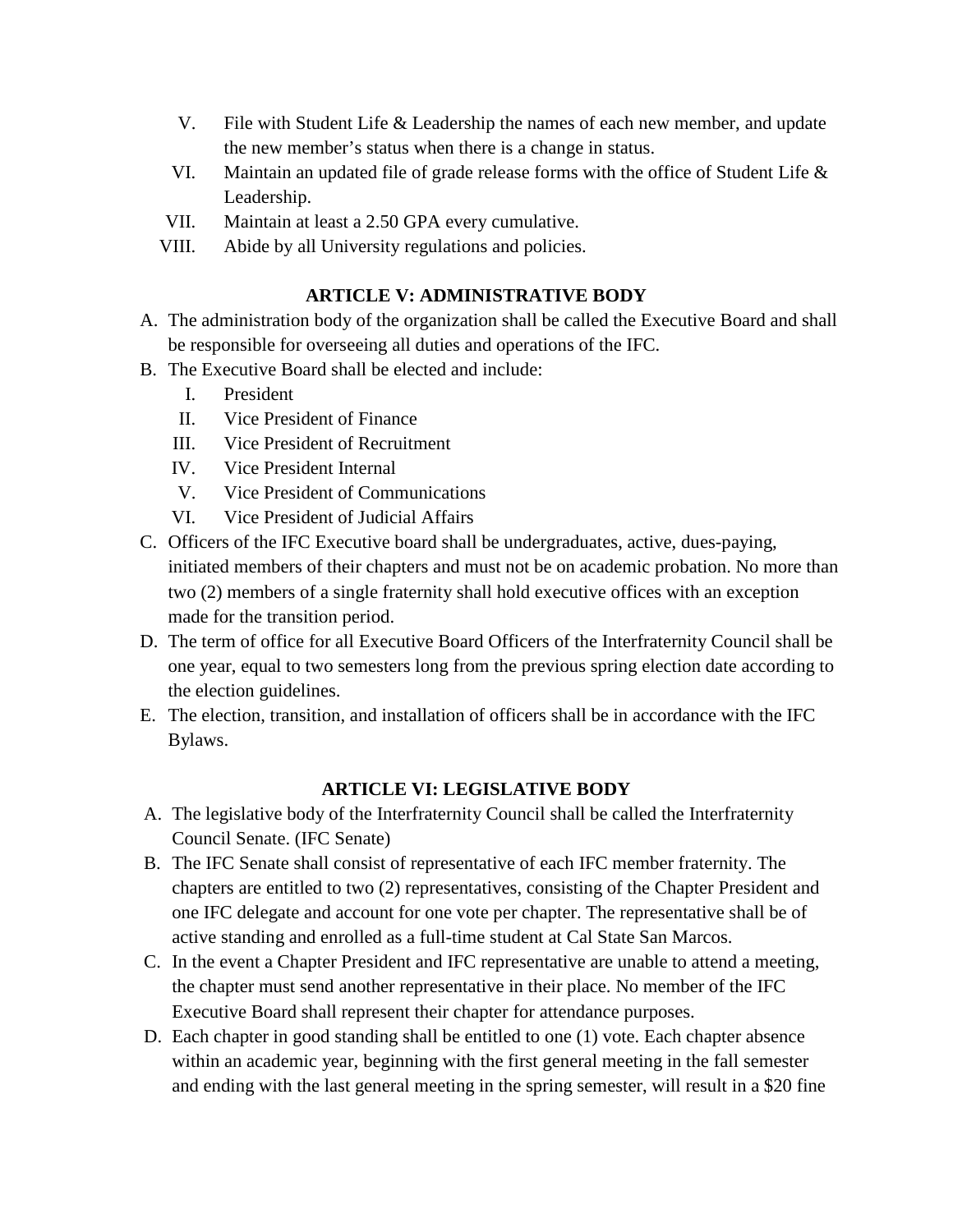per meeting. If a chapter has three (3) absences within a normal year, they will be referred to the Judicial Board for disciplinary actions. Any chapter that accumulates four (4) absences, and for every absence thereafter, they will be referred to the Judicial Board to review their membership within the IFC.

E. The President of the Interfraternity Council shall vote only in the case of a tie in the Interfraternity Council Senate.

### **ARTICLE VII: JUDICIAL BODY**

- A. The Interfraternity Council shall maintain an Interfraternity Council Judicial Board who shall be responsible for hearing, determining, and responding to any complaint regarding an infraction of the IFC Constitution, Bylaws, and/or Cal State San Marcos Student Rules.
- B. The operation and organization of this Judicial Board shall be in accordance with this constitution and the Bylaws, including the Judicial Policy and Process it establishes.

### **ARTICLE VIII: UNIVERSITY ADVISOR**

- A. The Interfraternity Council Advisor shall be the Coordinator of Fraternity and Sorority Life or designee.
- B. The IFC Advisor shall:
	- I. Advise the IFC Executive Board and the Presidents' Council on matters of legitimate interest and concern to the IFC.
	- II. Help, initiate, and undertake any investigation deemed in the interest of the IFC.
	- III. Cooperate with the Vice President of Finance in the receipt and disbursement of funds, and in preparation of the annual budget.
	- IV. Be present at all IFC Senate meetings and Judicial Board hearing, but will be an ex-officio member and if unavailable, reserve the right to designate a replacement.
	- V. Assist the IFC President in the supervision of the operation of the IFC when requested.
	- VI. Be, along with the IFC President, the University representative at all IFC hearings.
	- VII. Work with alumni, advisors, and inter/national headquarters staff as warranted.

## **ARTICLE IX: MEETINGS**

- A. Regular sessions of the Interfraternity Council Senate shall be held weekly as designated by the President of the Interfraternity Council. A notice to all member fraternities shall be given a two (2) day notice prior to the meeting.
- B. In order to conduct official business ("Old Businesses" or "New Business"), any regular session or special meeting of the Interfraternity Council Senate must meet quorum;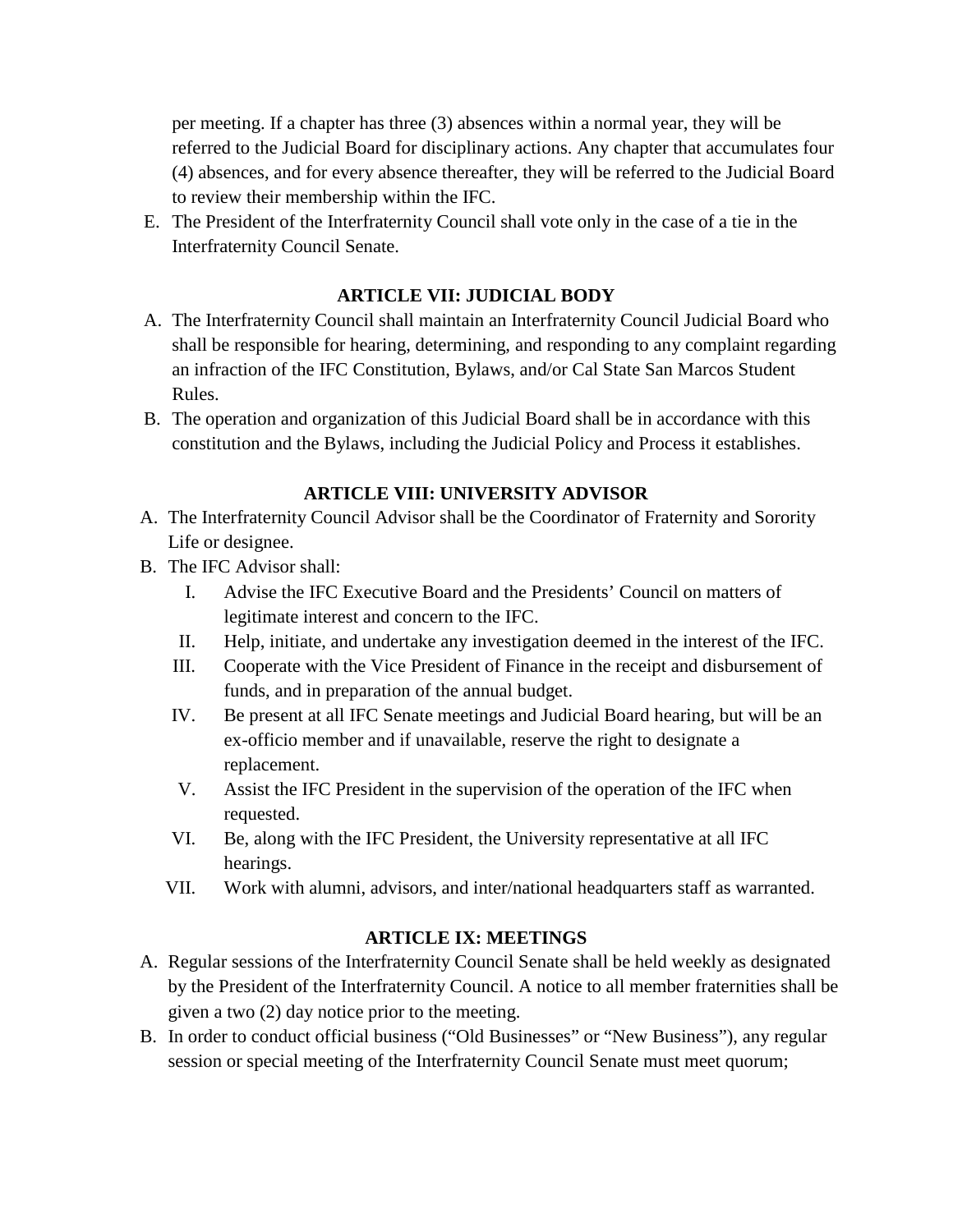defined as  $2/3<sup>rd</sup>$  of chapter representation from chapters currently in good standing within the IFC. Chapter representation shall be defined as Chapter President or IFC delegate.

- C. Special meetings may be called at any time by the President of the Interfraternity Council or at the request of 2/3rd of the Interfraternity Council Senate.
	- I. Notice of special meeting shall be given to the Interfraternity Council Senate representative of each member fraternity at least twenty-four (24) hours in advance.
- D. The order of business and protocol of all meeting of the senate shall abide and refer to the current edition of Robert's Rule of Order, except in those areas provided for in the Constitution.
- E. The Meeting procedure shall be as followed:
	- I. Chapter Role Call
	- II. Reading of the Agenda
	- III. Open Forum
	- IV. Interfraternity Council Executive Board Reports
		- i. President
		- ii. Vice President Internal
		- iii. Vice President of Finance
		- iv. Vice President of Recruitment
		- v. Vice President of Judicial Affairs
		- vi. Vice President of Communications
	- V. Advisor Report
	- VI. Chapter Reports
	- VII. Greek Council Report
		- i. Panhellenic Council
		- ii. Multi-Cultural Greek Council
		- iii. Greek Leadership Council
	- VIII. Old/Unfinished Business
		- IX. New Business
		- X. Announcements
		- XI. Adjournment

### **ARTICLE X: AMENDMENTS**

- A. An amendment to the Constitution and Bylaws of the Interfraternity Council may only be proposed by a Chapter President or an IFC delegate at any regular meeting of the Interfraternity Council Senate.
- B. Any motion to amend, revise, alter, or revoke an article of this Constitution and/or Bylaws shall be submitted in writing to the Vice President of Communications, and tabled after an initial reading of said motion of the Interfraternity Council Senate. The